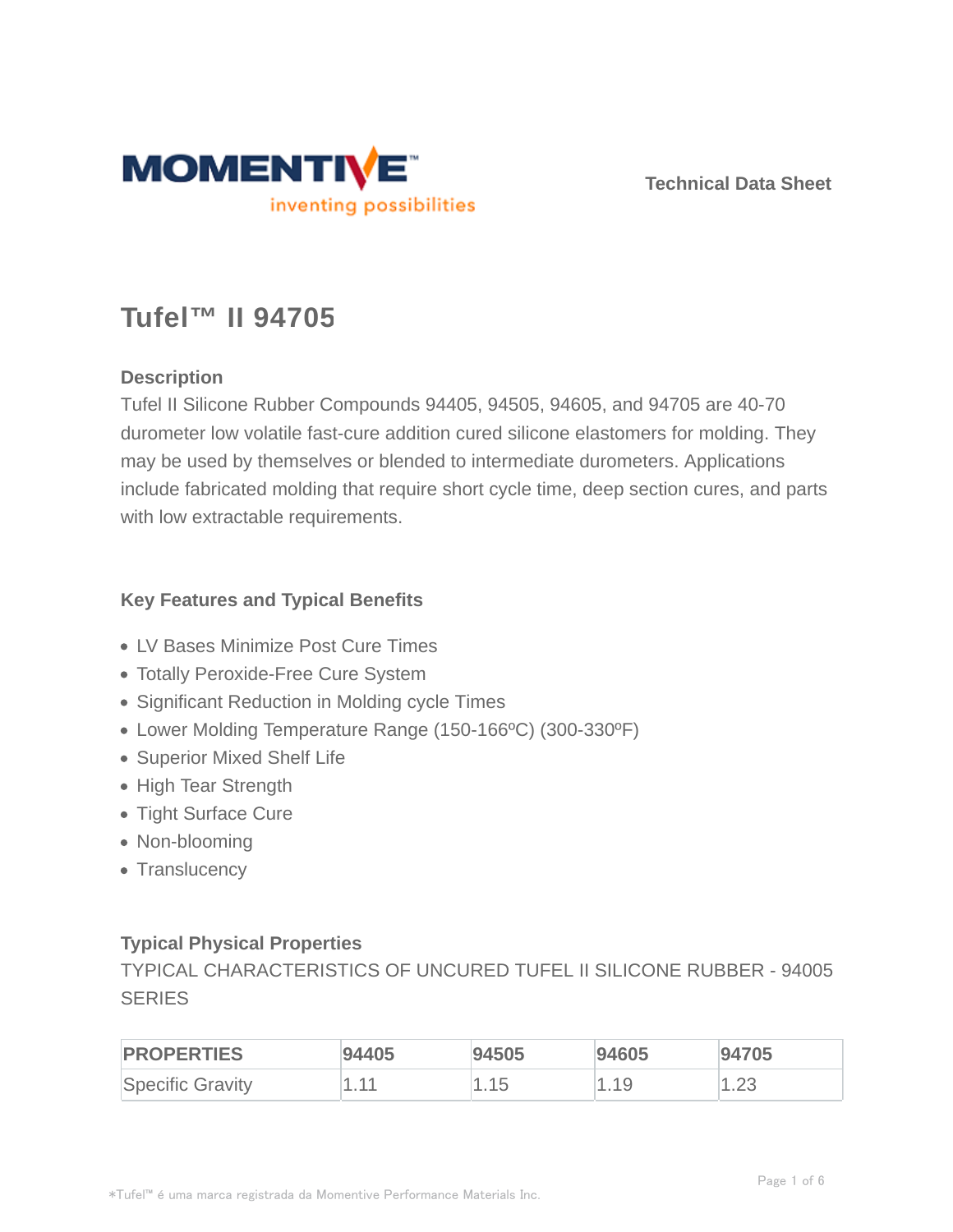| Appearance                                | Translucent | Translucent Translucent |            | Translucent |
|-------------------------------------------|-------------|-------------------------|------------|-------------|
| Polymer Classification<br>$(ASTM D-1418)$ | <b>VMQ</b>  | <b>VMQ</b>              | <b>VMQ</b> | <b>VMQ</b>  |

 TYPICAL RHEOLOGICAL PROFILE - MONSANTO ODR WITH 3° ARC @ 150°C (300°F)

| Minimum Viscosity | 1-6         | $2 - 5$     | 2-7           | $2 - 7$     |
|-------------------|-------------|-------------|---------------|-------------|
| T1, Minutes       | $0.5 - 1.0$ | $0.5 - 1.0$ | $ 0.5 - 1.0 $ | $0.5 - 1.0$ |
| T1, Minutes       | $33 - 48$   | $32 - 52$   | $32 - 52$     | 60-90       |

TYPICAL PHYSICAL PROPERTIES OF TUFEL II SILICONE RUBBER - 94005 **SERIES**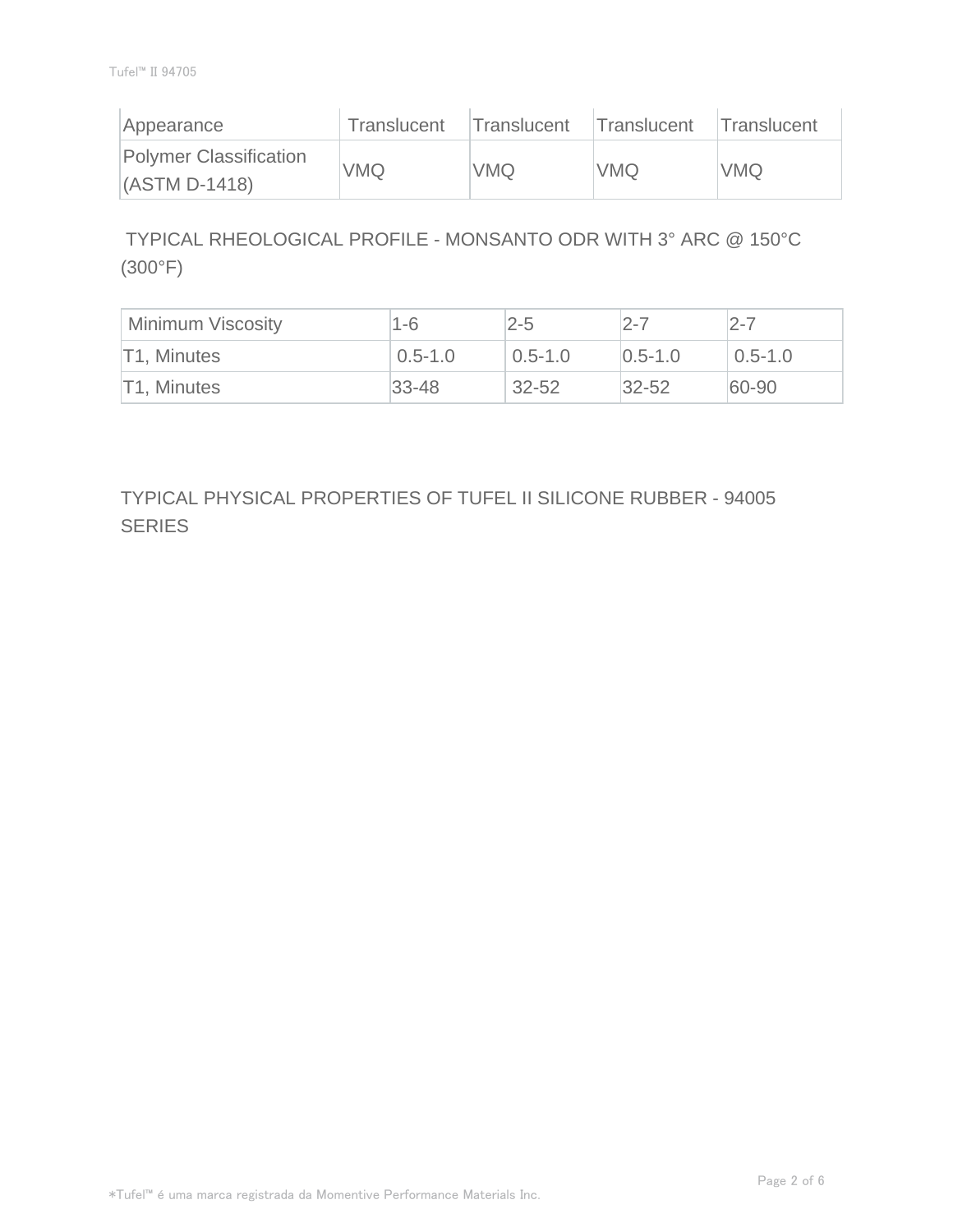| <b>ASTM</b><br><b>METHOD</b> | PRESS CURE - 10 MINUTES @ 177°C<br>$(350^{\circ}F)$ |      | 94405 94505 94605 |      | 94705 |
|------------------------------|-----------------------------------------------------|------|-------------------|------|-------|
| $D-2240$                     | Hardness, Durometer A                               | 40   | 47                | 57   | 72    |
| $D-412$                      | Tensile Strength, psi                               | 1320 | 1325              | 1250 | 1340  |
|                              | <b>MPa</b>                                          | 9.1  | 9.1               | 8.6  | 9.2   |
| $D-412$                      | Elongation, %                                       | 890  | 930               | 750  | 600   |
| $D-624$                      | Tear Resistance, Die B, ppi                         | 230  | 250               | 240  | 325   |
|                              | KN/M                                                | 40.4 | 43.9              | 42.1 | 57.0  |
| $D-412$                      | Tensile Modulus @ 100% psi                          | 140  | 175               | 250  | 500   |
|                              | <b>MPa</b>                                          | 1.0  | 1.2               | 1.7  | 3.4   |
|                              | POST CURE 2 HOURS @ 177°C<br>$(350^{\circ}F)$       |      |                   |      |       |
| D-2240                       | Hardness, Durometer A                               | 43   | 52                | 62   | 74    |
| $D-412$                      | Tensile Strength, psi                               | 1390 | 1400              | 1250 | 1340  |
|                              | <b>MPa</b>                                          | 9.6  | 9.7               | 8.6  | 9.2   |
| $D-412$                      | Elongation, %                                       | 780  | 880               | 690  | 580   |
| $D-624$                      | Tear Resistance, Die B, ppi                         | 230  | 270               | 260  | 325   |
|                              | KN/M                                                | 40.4 | 47.4              | 45.6 | 57.0  |
| $D-624$                      | Tensile Modulus @ 100% psi                          | 175  | 225               | 320  | 530   |
|                              | <b>MPa</b>                                          | 1.2  | 1.6               | 2.2  | 3.7   |
| D-395                        | Compression Set, %<br>22 hrs. @ 150°C (300°F)       | 20   | 20                | 23   | 18    |

# **Regulatory Compliance**

A representative sample of an analogous product to Tufel ll 94705 met the requirements of USP Class VI and ISO 10993 under Good Laboratory Practices (GLP).

- Listed as UL 94 HB (File No. E205753)
- The ingredients are listed in the BfR recommendation XV "Silicones" (1)
- Compositionally compliant with 21 CFR 177.2600 Rubber articles intended for repeated use<sup>(2)</sup>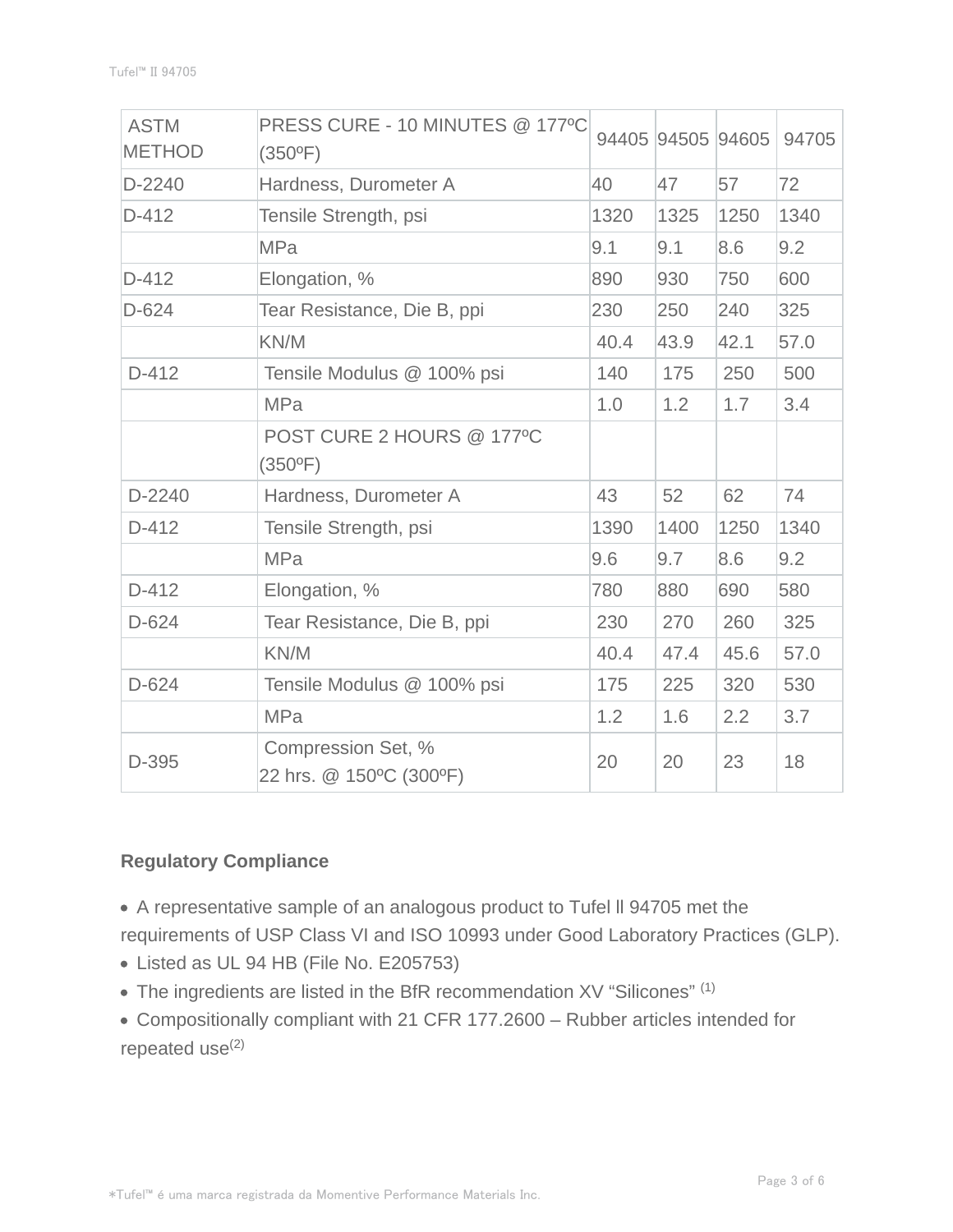(1) Producer of the final article needs to test and confirm that the final product meets the extraction limits of BfR XV or corresponding EU legislation.

(2) It is the responsibility of the user to determine that the final product complies with the extractive limitations and other requirements of 21 CFR 177.2600, under their specific manufacturing procedures

#### **Patent Status**

Nothing contained herein shall be construed to imply the nonexistence of any relevant patents or to constitute the permission, inducement or recommendation to practice any invention covered by any patent, without authority from the owner of the patent.

# **Product Safety, Handling and Storage**

Customers should review the latest Safety Data Sheet (SDS) and label for product safety information, safe handling instructions, personal protective equipment if necessary, emergency service contact information, and any special storage conditions required for safety. Momentive Performance Materials (MPM) maintains an aroundthe-clock emergency service for its products. SDS are available at www.momentive.com or, upon request, from any MPM representative. For product storage and handling procedures to maintain the product quality within our stated specifications, please review Certificates of Analysis, which are available in the Order Center. Use of other materials in conjunction with MPM products (for example, primers) may require additional precautions. Please review and follow the safety information provided by the manufacturer of such other materials.

# **Limitations**

Customers must evaluate Momentive Performance Materials products and make their own determination as to fitness of use in their particular applications.

**Contact Information** Email commercial.services@momentive.com

# **Telephone**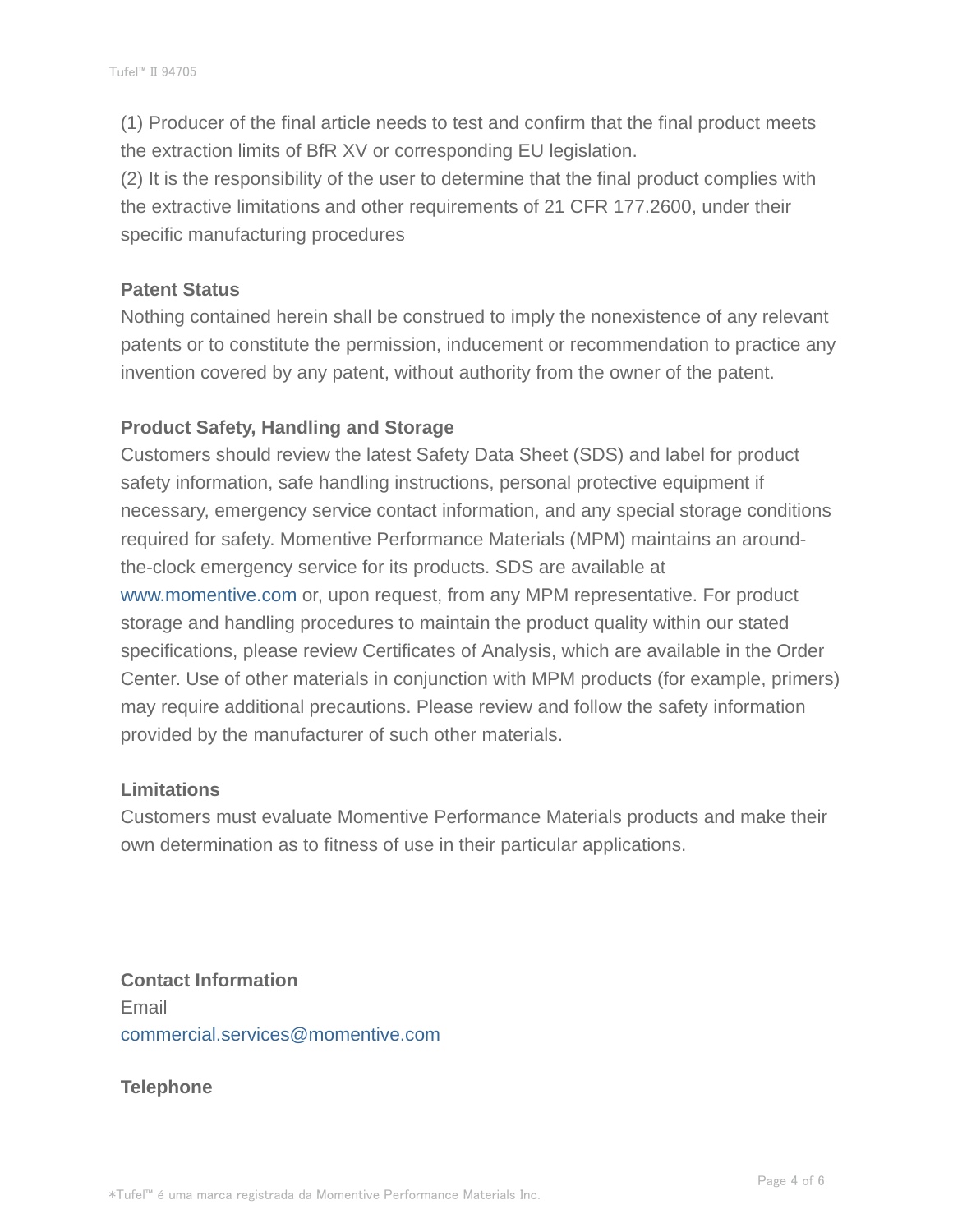| <b>Americas</b>      | <b>Latin America</b> | <b>EMEAI- Europe, Middle</b><br>East, Africa & India | <b>ASIA PACIFIC</b> |
|----------------------|----------------------|------------------------------------------------------|---------------------|
| +1 800 295 2392      | <b>Brazil</b>        | <b>Europe</b>                                        | <b>China</b>        |
| Toll free*           | +55 11 4534 9650     | +390510924300                                        | 800 820 0202        |
| +704 805 6946        | Direct Number        | Direct number                                        | Toll free           |
| <b>Direct Number</b> |                      |                                                      | +86 21 3860 4892    |
|                      |                      |                                                      | Direct number       |
| *All American        | <b>Mexico</b>        | India, Middle East &                                 | Japan               |
| countries            | +52 55 2169 7670     | <b>Africa</b>                                        | +81 3 5544 3111     |
|                      | <b>Direct Number</b> | + 91 44 71212207                                     | Direct number       |
|                      |                      | Direct number*                                       |                     |
|                      |                      | *All Middle Eastern                                  | <b>Korea</b>        |
|                      |                      | countries, Africa, India,                            | +82 2 6201 4600     |

For literature and technical assistance, visit our website at: www.momentive.com

#### **DISCLAIMER:**

**THE MATERIALS, PRODUCTS AND SERVICES OF MOMENTIVE PERFORMANCE MATERIALS INC. AND ITS SUBSIDIARIES AND AFFILIATES (COLLECTIVELY "SUPPLIER"), ARE SOLD SUBJECT TO SUPPLIER'S STANDARD CONDITIONS OF SALE, WHICH ARE INCLUDED IN THE APPLICABLE DISTRIBUTOR OR OTHER SALES AGREEMENT, PRINTED ON THE BACK OF ORDER ACKNOWLEDGMENTS AND INVOICES, AND AVAILABLE UPON REQUEST. ALTHOUGH ANY INFORMATION, RECOMMENDATIONS, OR ADVICE CONTAINED HEREIN IS GIVEN IN GOOD FAITH, SUPPLIER MAKES NO WARRANTY OR GUARANTEE, EXPRESS OR IMPLIED, (i) THAT THE RESULTS DESCRIBED HEREIN WILL BE OBTAINED UNDER END-USE CONDITIONS, OR (ii) AS TO THE EFFECTIVENESS OR SAFETY OF ANY DESIGN INCORPORATING ITS PRODUCTS, MATERIALS, SERVICES, RECOMMENDATIONS OR ADVICE. EXCEPT AS PROVIDED IN SUPPLIER'S STANDARD CONDITIONS OF SALE, SUPPLIER AND ITS REPRESENTATIVES SHALL IN NO EVENT BE RESPONSIBLE FOR ANY LOSS RESULTING FROM ANY USE OF ITS MATERIALS, PRODUCTS OR SERVICES DESCRIBED HEREIN.** Each user bears full responsibility for making its own determination as to the suitability of Supplier's materials, services, recommendations, or advice for its own particular use. Each user must identify and